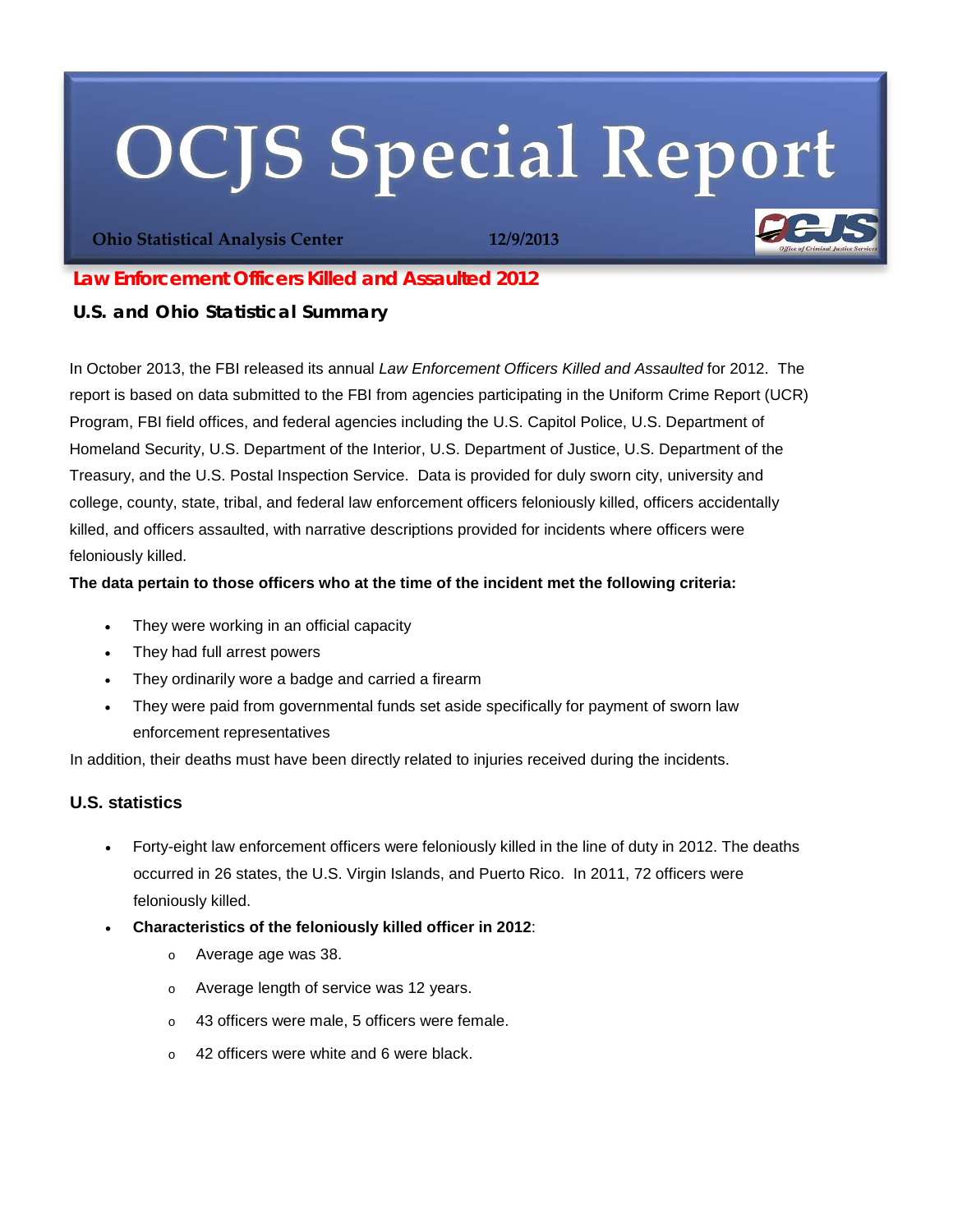#### • **Characteristics of the incidents surrounding officer felonious murders:**

- o 25 percent occurred during arrest situations.
- o 13 percent occurred in ambush situations.
- o 17 percent occurred during traffic pursuits or stops.
- o 10 percent were killed during tactical situations.
- o 8 percent of officers were killed answering disturbance calls.
- o 17 percent of officers were killed while investigating suspicious persons or circumstances.
- o 1 officer (2%) was killed handling a person with a mental illness.
- o 6 percent was killed while transporting or maintaining custody of a prisoner.
- o 1 officer (2%) was killed while conducting investigative activity.
- Forty-four of 48 (92%) officers were killed by a firearm. Of these, 73 percent were killed with handguns, 16 percent were killed with rifles, and seven percent were killed with shotguns. Two officers attempted to fire their own weapon and seven fired their own weapon during the incidents. Fifty-five percent of firearm deaths of officers occurred when the distance between the victim and offender was between 0-5 feet.
- Twenty-four officers feloniously killed were wearing body armor at the time of their murder. Of these officers, 23 were killed by firearm. Sixteen were shot in the head, four in the neck/throat, and three in the torso/back.
- Fifty-one identified offenders were associated with the 48 homicides. The average age of the alleged offenders was 31 years. All but two were male. Of those whose race was reported, thirty were white, 16 were black, 1 was American Indian/Alaskan Native, 1 was Asian/Pacific. Sixty-five percent had prior criminal arrests, and 16 percent were under judicial supervision at the time of the felonious incident.
- Over a 10-year period, 55 percent of felonious killings of officers occurred in the P.M. hours between noon and midnight, while 44 percent of felonious killings occurred in the A.M. hours (one percent was not reported). In 2012, 50 percent of felonious killings occurred during the A.M. hours while 44 percent of felonious killings occurred during the P.M. hours (six percent was not reported). Thirteen percent (6 incidents) occurred both during the daytime hours of 10 A.M – noon and during the afternoon hours of 6pm – 8pm. The six-hour stretch between 6 P.M. – Midnight and 6 A.M – Noon was the most active time for felonious assaults on officers, as 27 percent of assaults occurred during each of these time periods.
- Over a 10-year period, 49 percent of felonious killing of officers occurred between Thursday and Saturday. More officers were feloniously killed on either Thursday (96) or Saturday (86).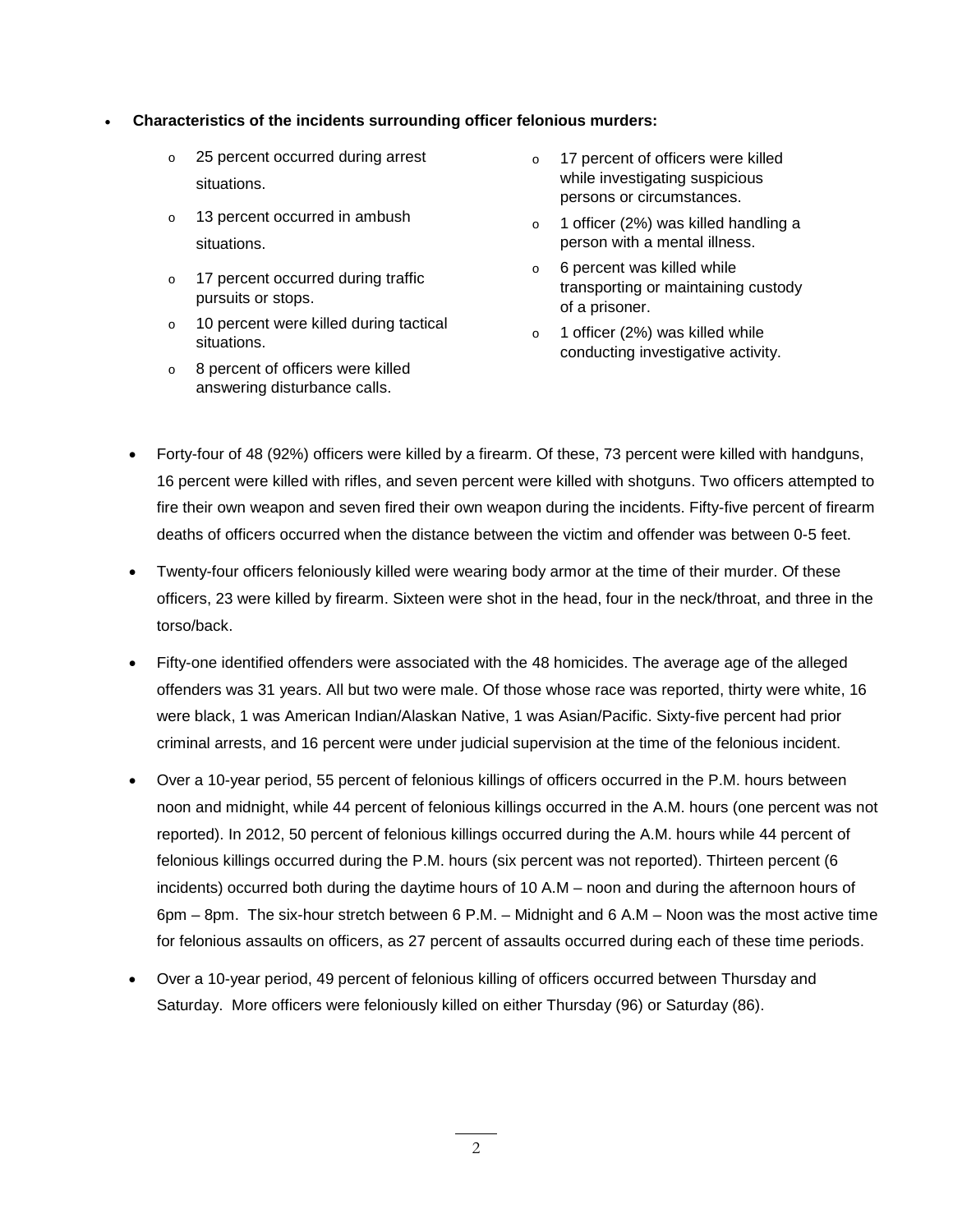#### • **Characteristics of the incidents surrounding officer accidental deaths:**

o There were 47 accidental deaths of law enforcement officers in 2012. Twenty-two died as the result of an automobile accident, six died in motorcycle accidents, and three died in aircraft accidents. Ten officers were struck by vehicles, eight of whom were directing or stopping traffic, assisting motorists, etc., and two who were struck by vehicles while executing traffic stops, roadblocks, etc. Three officers were killed in falls. Two officers were accidentally shot as a result of crossfire or other firearm mishaps. One officer died as the result of other accidental causes.

#### • **Characteristics of the incidents surrounding officer assaults:**

- o 52,901 officers were assaulted in the line of duty, a rate of 10.2 per 100 sworn officers. Twenty-eight percent sustained injuries as a result of the assault.
- o About one-third of officers were assaulted while handling a disturbance call. In other circumstances, 15 percent were assaulted while attempting arrest and 14 percent were assaulted while handling, transporting, or maintaining custody of a prisoner.

## **Ohio statistics**

- There was one feloniously killed officer in Ohio in 2012. Since 2003 there have been 15 felonious killings in Ohio. This officer died from wounds sustained by a handgun.
	- $\circ$  On January 23, a former police officer with the Akron Police Department died as the result of a gunshot wound received while conducting an armed robbery investigation. At 3:20 a.m. on April 10, 1965, the officer, who was 25 years old and had almost 2 years of law enforcement experience at the time of the incident, was with another officer and a police reserve officer when they stopped a vehicle during their investigation. Shortly thereafter, both officers and the reserve officer were found shot and lying on the pavement. The three victim officers were transported to the hospital, where one officer was pronounced dead and the other officers were treated. Although these two officers survived, their injuries were permanently disabling. The 25-year-old suspect, who had an extensive criminal history including violent crime and weapons violations, was arrested. Since one officer died on the day of the incident, the suspect was charged with First-Degree Murder of a Law Enforcement Officer and was sentenced to life in prison. The former police officer who survived the initial attack continuously struggled with serious health complications of long-term quadriplegia due to the gunshot wound to the neck/throat that he sustained. According to the chief medical examiner, the injuries received during the incident were considered a contributing factor to his death, which occurred nearly 47 years later.